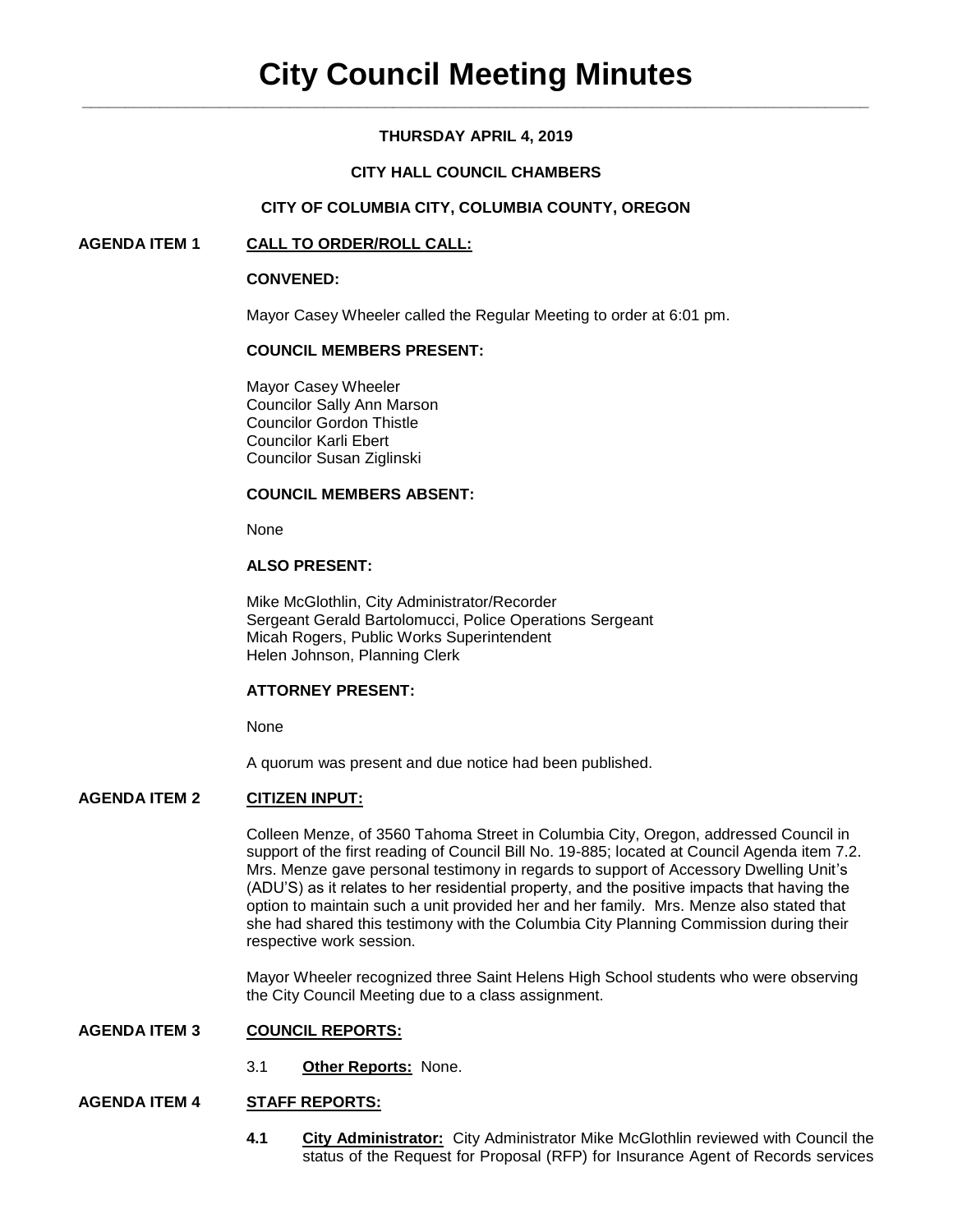to be provided to the City. Mayor Wheeler, along with Councilors Marson and Thistle, volunteered to be a part of the Selection Committee in order to review the submitted RFP's. Council directed the City Administrator to complete the staffing of the Selection Committee, and to schedule the review for Wednesday April 10, 2019 at 2:00 pm.

The City Administrator informed Council that City Clerk Laura Markham had received recognition from Oregon PERS in regards to her 100% reporting to PERS on or before due date of required submissions. Council expressed their congratulations on the recognition received from PERS and extended thanks for the level of service provided by Mrs. Markham. The City Administrator also informed Council that the City had once again received the Distinguished Budget Presentation Award from the Government Finance Officers Association for the 2018-19 budget, as submitted by retired City Administrator Leahnette Rivers. The Council expressed their thanks and gratitude for the hard work conducted by Mrs. Rivers, and the City Administrator said that the sentiments had been forwarded to Mrs. Rivers.

City Administrator Mike McGlothlin reported that he had completed the financial analysis of the usage of The Spotlight Newspaper for legal and business postings in comparison to the historical use of The Chronicle Newspaper. Upon completion of the comparative analysis it was found that significant financial savings should be expected in utilizing The Spotlight versus The Chronicle. The Council directed the City Administrator to conduct the transition, as well as to inform citizens through the Columbia City Newsletter of the future changes.

The City Administrator also briefed Council on the potential of an approximate three acre business development within the City, located along Highway 30 at the site north of McBride Creek and south of the Dyno Nobel facility. The portion of land for potential development is already within the city limits and involves a company named Cut My Timber Inc. The prospective business would employ 4-14 employees and would need both water and sewer services. After consulting with Public Works Superintendent Micah Rogers it was confirmed that the current water and sewer service lines do not extend to this proposed site. The need for this development of services was passed to Chuck Daughtry, of the Columbia County Economic Team, who had informed the City Administrator of the potential for the development.

# **AGENDA ITEM 5 CONSENT AGENDA:**

- **5.1 Minutes of the Regular City Council Meeting on March 21, 2019.**
- **5.2 Review and approval of OLCC Application for Temporary Use of an Annual License (TUAL) for Todd Stansbury re: Michael Allen Harrison Concert on May 6, 2019.**

CARRIED UNANIMOUSLY BY ROLL CALL VOTE TO APPROVE THE CONSENT AGENDA.

# **AGENDA ITEM 6 UNFINISHED BUSINESS:**

**6.1 Review of email correspondence received from City Attorney Stephen Petersen regarding Council authorization for the City Administrator to review and approve/disapprove requests for partial/full refunds of Community Hall reservations, pursuant to Council Resolution No. 18-1234-R.** 

CITY COUNCIL CONDUCTED REVIEW OF THE EMAIL CORRESPONDENCE RECEIVED FROM CITY ATTORNEY STEPHEN PETERESEN.

**6.2 Review of email correspondence received from City Attorney Stephen Petersen regarding Council authorization for the City Administrator to initiate and conduct nuisance abatements for Noxious Weeds as a fire safety hazard, pursuant to City Ordinance No. 517, Section 12.**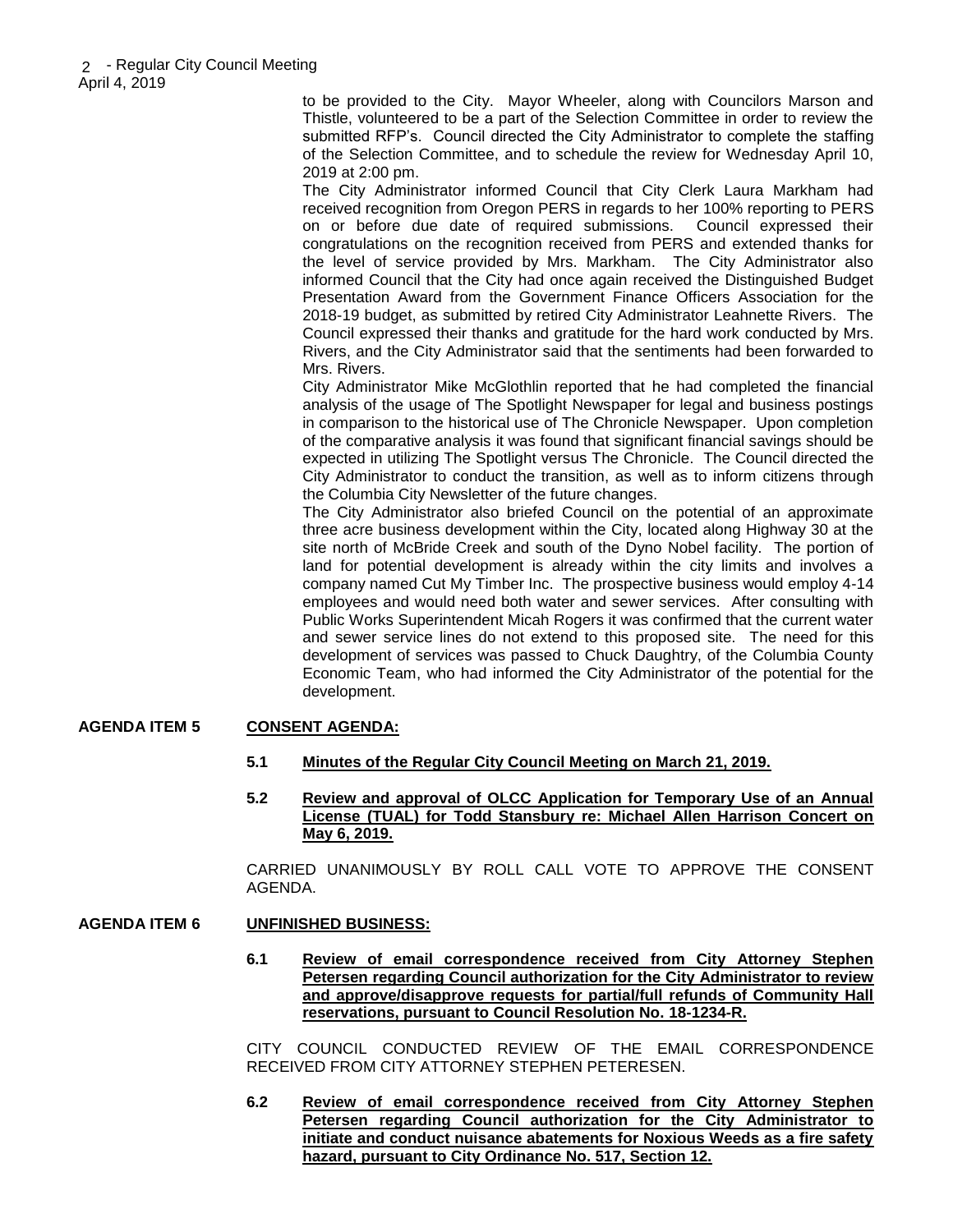CITY COUNCIL CONDUCTED REVIEW OF THE EMAIL CORRESPONDENCE RECEIVED FROM CITY ATTORNEY STEPHEN PETERSEN.

### **AGENDA ITEM 7 NEW BUSINESS:**

#### **7.1 Council Bill No. 19-884: A Resolution Amending the Rental Agreement, Rules, Regulations and Rates for the Columbia City Community Hall; as Adopted by Resolution No. 18-1234-R.**

MOVED (MARSON), SECONDED (THISTLE) AND CARRIED UNANIMOUSLY TO APPROVE COUNCIL BILL NO. 19-884: A RESOLUTION AMENDING THE RENTAL AGREEMENT, RULES, REGULATIONS AND RATES FOR THE COLUMBIA CITY COMMUNITY HALL; AS ADOPTED BY RESOLUTION NO.18-1234-R.

#### **7.2 First reading of Council Bill No. 19-885: An Ordinance Amending the Columbia City Development Code, Chapter 7.112 Accessory Dwelling Units and Chapter 7.45 R-2 Moderate Density Residential Zone.**

COUNCIL CONDUCTED THE FIRST READING OF COUNCIL BILL NO. 19-885: AN ORDINANCE AMENDING THE COLUMBIA CITY DEVELOPMENT CODE, CHAPTER 7.112 ACCESSORY DWELLING UNITS AND CHAPTER 7.45 R-2 MODERATE DENSITY RESIDENTIAL ZONE.

### **7.3 Review of Council Letter submitted and Presentation by Todd Wood, Columbia County Rider Transit Program Administrator, regarding proposed plans for Columbia County Rider future operations.**

COUNCIL REVIEWED THE LETTER SUBMITTED BY COLUMBIA COUNTY RIDER TRANSIT PROGRAM ADMINISTRATOR TODD WOOD IN REGARDS TO SUPPORT OF THE COLUMBIA COUNTY BOARD OF COMMISSIONERS SPONSORING A NOVEMBER BALLOT MEASURE THAT WOULD FORM A TRANSIT SERVICE DISTRICT WITHIN COLUMBIA COUNTY, WITH A PERMANENT PROPERTY TAX RATE OF \$.18 PER \$1,000.00 OF ASSESSED VALUE. MR. WOOD THEN CONDUCTED A POWER POINT PRESENTATION IN WHICH HE OUTLINED THE OPERATIONAL AND FINANCIAL NEEDS OF THE COLUMBIA COUNTY RIDER, PROVIDING JUSTIFICATION<br>FOR REQUESTED SUPPORT. THE POWER POINT PRESENTATION WAS THE POWER POINT PRESENTATION WAS SUBMITTED FOR THE RECORD AND, UPON CONSENSUS OF COUNCIL, THE CITY ADMINISTRATOR WAS DIRECTED TO DRAFT A RESOLUTION OF SUPPORT FOR CONSIDERATION AT THE APRIL 18, 2019 REGULAR CITY COUNCIL MEETING.

### **7.4 Review of Council Letter for support from Port of Columbia County Executive Director Doug Hayes regarding the Columbia County Rail Safety and Mobility Project.**

MOVED (MARSON), SECONDED (EBERT) AND CARRIED UNANIMOUSLY TO APPROVE A FINANCIAL PLEDGE IN THE AMOUNT OF \$1,000.00 TO THE PORT OF COLUMBIA COUNTY FOR THE SUPPORT OF THE COLUMBIA COUNTY RAIL SAFETY AND MOBILITY PROJECT.

### **AGENDA ITEM 8 OTHER BUSINESS:**

### **8.1 Review and Discussion regarding the appointment of Charles Ramsdell to the City of Columbia City Budget Committee.**

UPON REVIEW AND DISCUSSION, AND WITH THE CONSENSUS OF COUNCIL, MAYOR WHEELER APPOINTED CHARLES RAMSDELL TO THE BUDGET COMMITTEE FOR THE CITY OF COLUMBIA CITY.